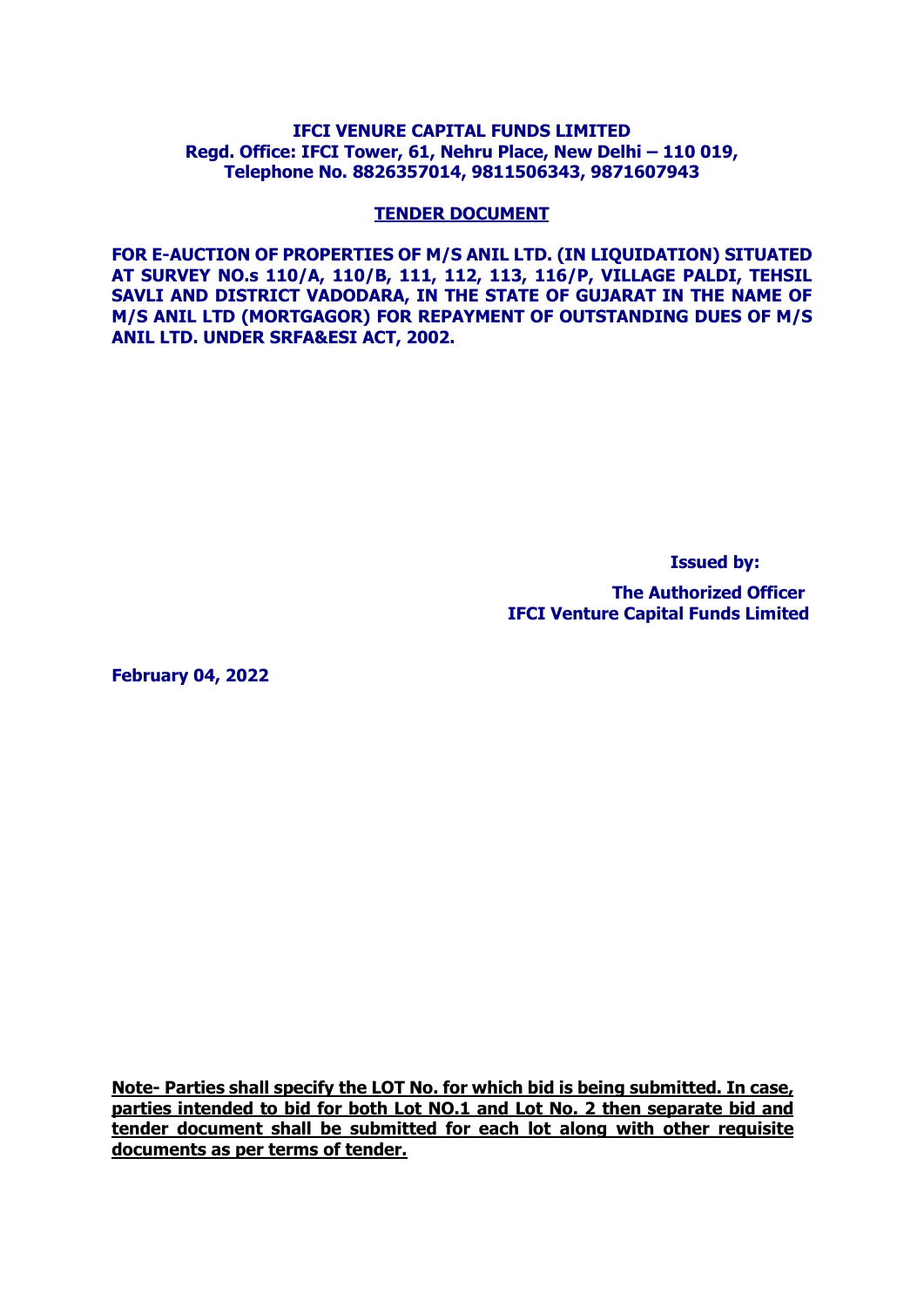### **IFCI VENURE CAPITAL FUNDS LIMITED (A Subsidiary of IFCI Ltd., Govt. of India Undertaking)** Regd. Office: IFCI Tower, 61, Nehru Place, New Delhi - 110019. **Tel. No. 9811506343, 9871607943, 8826357014 Website" www.ifciventure.com**

**TENDER DOCUMENT FOR E-AUCTION OF PROPERTIES (LOT NO. 1 AND LOT No. 2) OF M/S ANIL LTD. (IN LIQUIDATION) SITUATED AT SURVEY NO.s 110/A, 110/B, 111, 112, 113, 116/P, VILLAGE PALDI, TEHSIL SAVLI AND DISTRICT VADODARA, IN THE STATE OF GUJARAT IN THE NAME OF M/S ANIL LTD (MORTGAGOR). UNDER "THE SECURTISATION AND RECONSTRUCTION OF FINANCIAL ASSETS AND ENFORCEMENT OF SECURITY INTEREST ACT, 2002" (SRFA&ESI Act).**

**Ref. No. Date:** 

**M/s.**  $\blacksquare$ **\_\_\_\_\_\_\_\_\_\_\_\_\_\_\_\_\_\_\_\_\_\_\_\_\_\_\_\_\_\_\_\_\_\_\_\_**

**\_\_\_\_\_\_\_\_\_\_\_\_\_\_\_\_\_\_\_\_\_\_\_\_\_\_\_\_\_\_\_\_\_\_\_\_**

# **I. INTRODUCTION**

- 1.1 Pursuant to the possession taken by the Authorized Officer under SRFA & ESI Act, 2002 for recovery of **Rs. 28,12,22,070/- (Rupees Twenty Eight Crore Twelve Lakh Twenty Two Thousand and Seventy only as on 30th April, 2017** towards dues of IFCI Venture Capital Funds Limited calculated together with further interest thereon at the contractual rates along with cost and charges and other monies payable by **M/s. Anil Ltd.**, it has been decided to sell the secured asset mentioned hereunder through E-Auction for realization the dues stated above. The interested bidders shall deposit their EMD being 10% of the Reserve Price by way of Demand Draft drawn in favor of "IFCI VENTURE CAPITAL FUNDS LTD." through NEFT/RTGS by **22.02.2022** upto 3.00 p.m. to the following Account- Name- IDBI Bank, Current Account No.- 0901102000038377, Beneficiary Name- IFCI Venture Capital Funds Limited, IFSC- IBKL0000901, Branch Address-Kalkaji, New Delhi addressed to the "The Authorized Officer at IFCI Venture Capital Funds Ltd., New Delhi along with his Passport size photograph, and(c) a copy of Photo Identity Card. As per the schedule, the last date and time for deposit of the EMD is upto **22.02.2022** by 15.00 hrs addressed to the "**The Authorized Officer, IFCI Venture capital Funds Ltd., New Delhi (M) 9811506343, 8826357014, 9871607943, 011-41732593, 011-41732523 & email "**[legal@ifciventure.com](mailto:legal@ifciventure.com) and [milly.nandi@ifciventure.com](mailto:milly.nandi@ifciventure.com)**".**
- 1.2 On receipt of EMD the prospective bidders shall receive user-ID/password on their valid email ID (mandatory for e-auction) from **Auction Tiger**. The Prospective bidders may avail online training on e-auction from **Auction Tiger**. The helpdesk email- https://ifciventure.auctiontiger.net. **The Details of secured assets, schedule for e-auction, inspection of assets Reserve Price and EMD are as follows:**

**Lot No.1:** Situated at Village Paldi, Tehsil Savli and District Vadodara, in the state of Gujarat in the name of M/s Anil Ltd (Mortgagor). Details are as under:-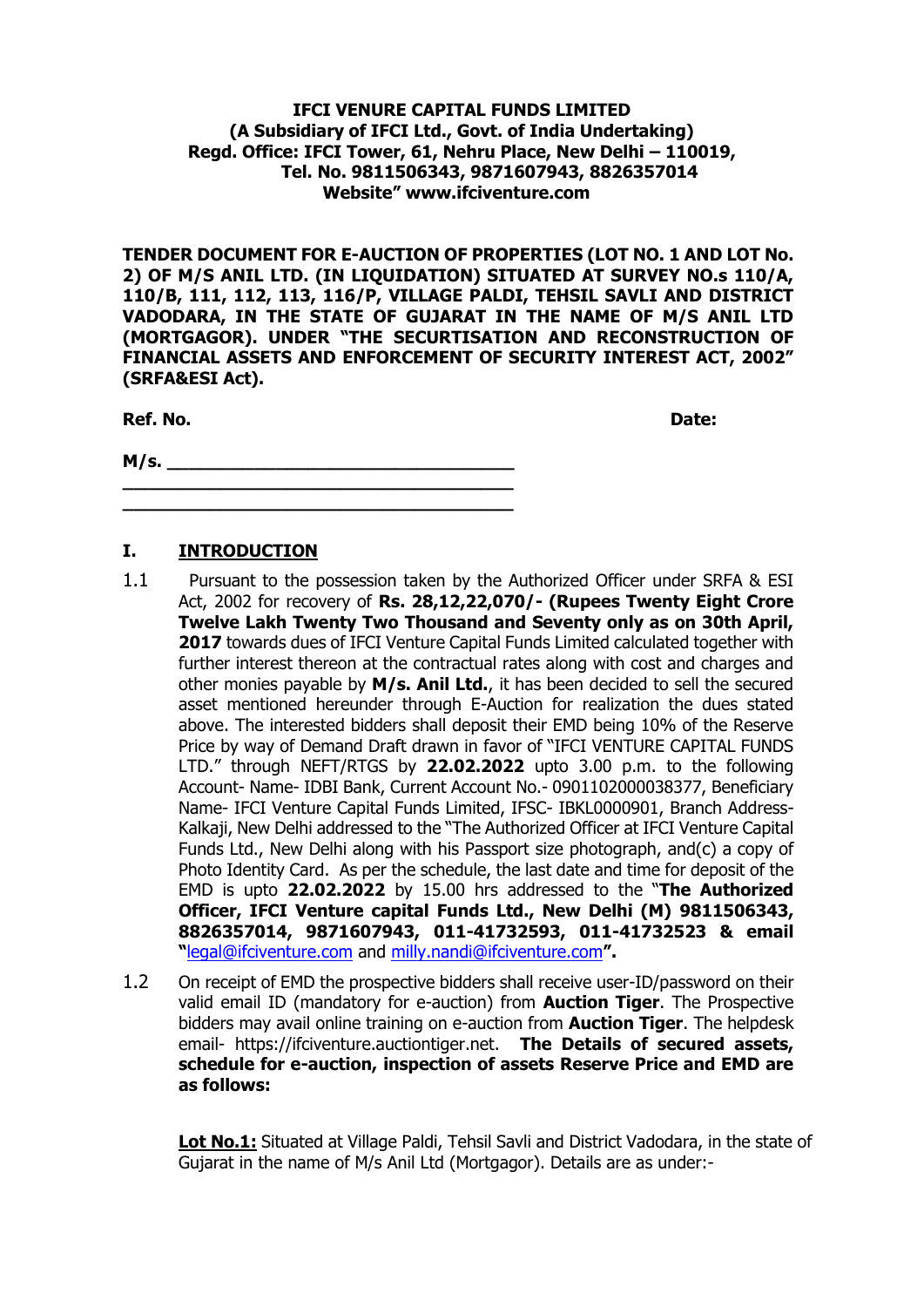| <b>Survey No.</b> | Area in SQ.<br>Mtr | <b>Reserve Price</b><br>(In Rupees) | <b>EMD</b><br>(In Rupees) | <b>Auction Date</b><br>& Time |
|-------------------|--------------------|-------------------------------------|---------------------------|-------------------------------|
| 110/A             |                    |                                     |                           | 23/02/2022                    |
| 110/B, 111,       |                    |                                     | 1,18,07,190/-             | 11:00 AM To                   |
| 112, 113          | 1,31,191           | 11,80,71,900/-                      |                           | $12:00 \text{ PM}$            |

**Lot No. 2:** Situated at Village Paldi, Tehsil Savli and District Vadodara, in the state of Gujarat in the name of M/s Anil Ltd (Mortgagor)

| <b>Survey No.</b> | Area in SQ.<br>Mtr. | <b>Reserve Price</b><br>(In Rupees) | <b>EMD</b><br>(In Rupees) | <b>Auction Date</b><br>& Time |
|-------------------|---------------------|-------------------------------------|---------------------------|-------------------------------|
| 116/P             | 69,809              | $6,28,28,100$ <sup>-</sup>          | $62,82,810/-$             | 23/02/2022<br>14:00 PM To     |
|                   |                     |                                     |                           | 15:00 PM                      |

### **Note- Parties shall specify the LOT No. for which bid is being submitted. In case, parties intended to bid for both Lot NO.1 and Lot No. 2 then separate bid and tender document shall be submitted for each lot along with other requisite documents as per terms of tender.**

## **II. TERMS AND CONDITIONS OF THE AUCTION**

- 2.1 The sale shall be subject to the conditions prescribed in the Security Interest (Enforcement) Rules 2002 and to the conditions mentioned in this Tender Document.
- 2.2 Authorised Officer / Asset Sale Committee ((AO)), having the right/power to sell the assets under the provisions of the Securitization and Reconstruction of Financial Assets and Enforcement of Security Interest Act, 2002 (SRFA&ESI Act), shall be referred to as the "**Seller"** and the successful bidder, (i.e. the bidder in whose favour the sale may be awarded) shall be hereinafter referred to as the "**Purchaser"**.
- 2.3 Any Addendum/Corrigendum, if any, to E-Auction notice dated 04.02.2022 issued by IFCI Venture for Extension of last date for submission of Earnest Money Deposit (EMD), documents and date of E-Auction will be published/informed on IFCI Venture website only i.e. [www.ifciventure.com](http://www.ifciventure.com/) under Sale of Assets section.
- 2.4 Tender Document may be procured from IFCI Venture Capital Funds Ltd. at  $16<sup>th</sup>$ Floor, IFCI Tower, 61, Nehru Place, New Delhi - 110019 on submission of DD/pay order of Rs. 1,000/- in favour of IFCI Venture Capital Funds Ltd. payable at New Delhi. The Tender Document may also be downloaded from the website of IFCI Venture Capital Funds Ltd. i.e. [www.ifciventure.com.](http://www.ifciventure.com/) A demand draft of Rs. 1,000/ to be enclosed in case the tender documents are downloaded from the IFCI Venture's website.
- 2.3 The Authorized Officer/ (AO) reserves the right to accept any or reject any/all bids, or to postpone / cancel the auction at any time without assigning any reason whatsoever and his decision in this regard shall be final. No offer/bids below reserve price shall be entertained.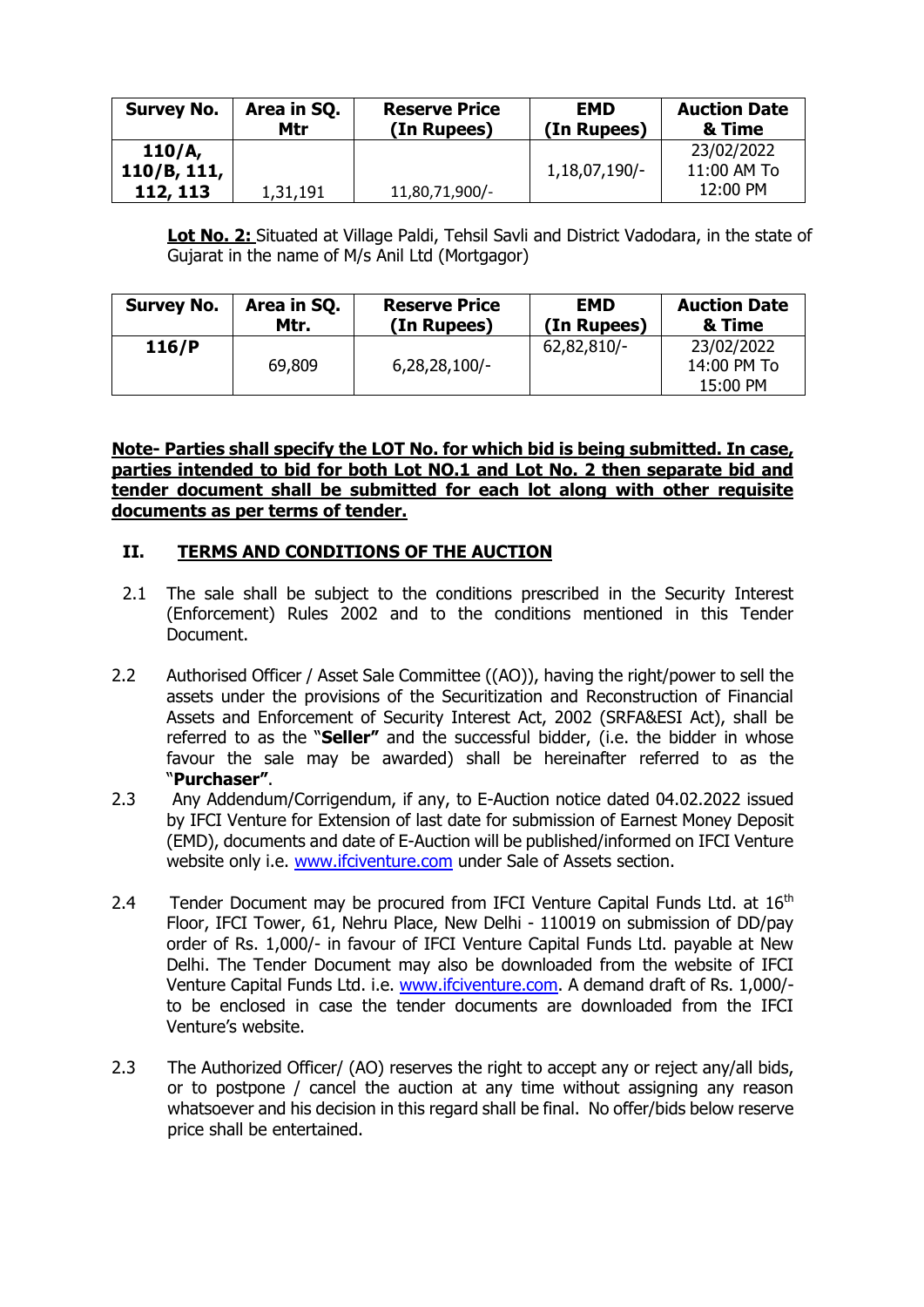- 2.4 All the assets offered for sale are on "AS IS WHERE IS BASIS AND AS IS WHAT IS AND WHATEVER THERE IS BASIS". The description indicated is purely as per the Mortgage Agreement executed by M/s. Anil Ltd., with IFCI Venture Capital Funds Ltd.
- 2.5 The prospective bidder shall carry out its own due diligence of the assets offered for sale through e-auction at his/her/their own expenses and Authorized Officer/(AO) shall not entertain any claim/ complaint from the buyer for any deficiency in size, quality etc. for recovery of whole or any part of the bid / purchase money, loss of profit/ interest, damages etc.
- 2.6 If the above assets have any outstanding liabilities/statutory dues, the same are to be met by the purchaser and which will be over and above the purchase consideration. The prospective purchaser may carry out due diligence in respect of likely liabilities pertaining to the assets before submitting the bid. It may be noted that the purchaser will be responsible for meeting these liabilities, if arise, and Secured Creditors/IFCI Venture Capital Funds Ltd./Authorized Officer will not be liable to meet any such liabilities whatsoever.
- 2.7 EMD Form not accompanied by Demand Draft of Rs. 1000/- in case the bid document is downloaded from the IFCI website are also liable to be rejected/ignored.
- 2.8 The e-Auction will be conducted online through https://ifciventure.auctiontiger.net. The e-Auction will be conducted with the help of service provider **Auction Tiger** on the date and time as mentioned above with extension of 5 minutes each for bid increment and the minimum bid increment amount of Rs. 50,000/-.
- 2.9 The intending bidders should make their own independent inquiries and satisfy themselves w.r.t encumbrances, title of the property put on auction and claims/rights dues etc. affecting the property prior to submitting their bid. The eauction advertisement does not constitute and will not be deemed to constitute any commitment or representation on behalf of IFCI Venture Capital Funds Ltd. The Property is being sold through e-auction with all the existing and future encumbrances whether known or unknown to IFCI Venture Capital Funds Ltd.
- 2.10 The Successful bidder shall bear the applicable stamp duties/additional stamp duty/transfer charges, fee etc. and also all the statutory/non-statutory dues, taxes, rates, assessment charges, fee etc. owning to anybody.
- 2.11 The Authorized officer is not bound to accept the highest offer and the Authorized officer has the absolute right to accept or reject any or all offer(s) or adjourn/postpone or cancel the e-Auction without assigning any reason.
- 2.12 The parties interested may inspect the property on date and time as mentioned above with prior intimation/permission of the Authorized officer**.**
- 2.13 The particulars specified in the tender document have been stated to the best of the information of IFCI Venture Capital Funds Ltd./Authorized Officer and IFCI Venture Capital Funds Ltd./Authorized Officer shall not be answerable for any error, misstatement or omission in this notice. The prospective bidders may satisfy themselves about the condition of the assets/value measurements etc.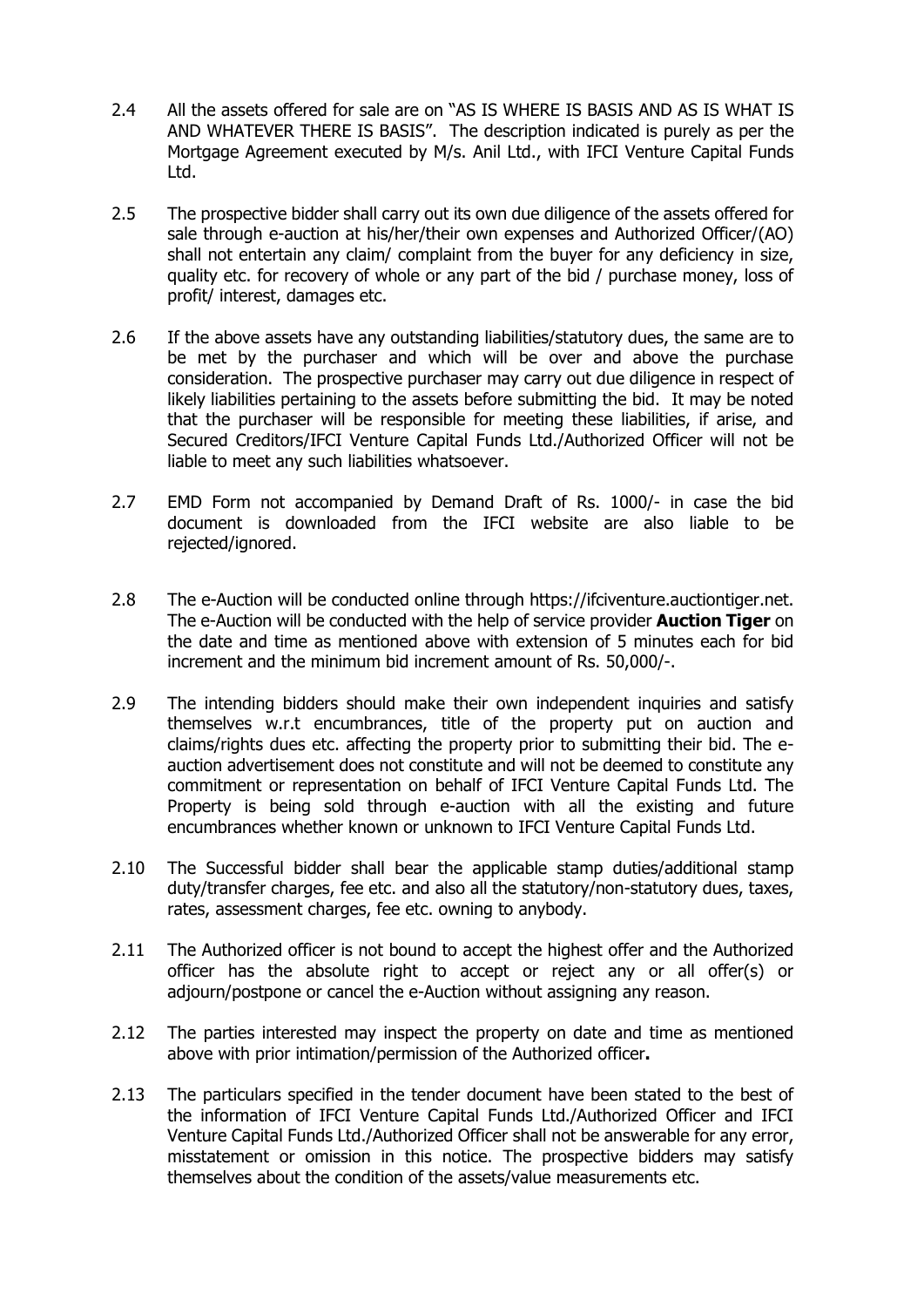- 2.14 The decision of Authorized Officer, IFCI Venture Capital Funds Limited regarding sale of the above property shall be final and binding.
- 2.15 The interested bidder are informed that IFCI Venture shall not be liable in any manner and will not pay interest, cost, damages, compensation, etc. on any amount deposited by the bidder if any court/tribunal/forum stays the auction proceedings or due to any delay in handing over of possession which may be caused sue to stay or any other restrain order of any court/tribunal/forum.

# **III. ELIGIBILITY**

## **3.1 The bidder should:**

- a) Be any person, registered trust, registered firm, registered cooperative society, private limited company, public limited company, partnership firm registered in India; and
- b) Be legally competent to enter into contract as per prevailing laws.
- c) Be financially sound.
- d) Enclose Income tax Return/assessment orders for the last three years along with the EMD Form.
- e) Board Resolution of the Company/Firm authorizing the person/partner for deposit the EMD for the property and copy of the identity proof of the said person/partner.
- **3.2** Authorized Officer may also consider a EMD Form submitted by a consortium of persons/companies. It is, however, made clear that there should be no change in the consortium structure during the finalization of the tender right up to the stage of depositing the bid amount in full with IFCI Venture Capital Funds Ltd. If there are any changes in the consortium structure, Authorized Officer/(AO) reserves the right to accept/cancel the sale. However, the financial arrangement between the parties should be specified while depositing the EMD.
- **3.3** No bid by a Consortium/Partnership/ Company shall be entertained if in the opinion of the Authorized Officer/ (AO) such formation of a Consortium/ Partnership/ Company has led in reduction in competition.
- **3.4 Demand Draft for** EMD should be deposited in the prescribed form only, signed by the bidder on each page in token of having accepted the same, and in cover addressed to the Authorized Officer, IFCI Venture Capital Funds Ltd.  $16<sup>th</sup>$  Floor, IFCI Tower, 61, Nehru Place, New Delhi – 110019 and shall be superscribed **"Offer for purchase of Assets of M/s. Anil Ltd.- LOT NO.-…. "**
- **3.5** Thereafter, on deposit of EMD, the bidders shall submit- **1.** Proof of deposit of EMD (When remitted through NEFT/RTGS) or Demand Draft in original (\* Where payment by way of draft is stipulated for) **2.** ID Proof, that is- Scanned copies of PAN card etc. **3.** Proof of residential address **4.** (a)Bidder's Name (b) Mobile No./Contact No.(c) Address (d) E-Mail Address(e)Bidder's A/C details for online refund of EMD, if any. **5.** The bidders other than individuals shall also submit proper mandate for bidding. Bidder is to submit these documents through e-mail to the Authorized Officer/Nodal Officer at e- mail address [legal@ifciventure.com](mailto:legal@ifciventure.com) & [milly.nandi@ifciventure.com](mailto:milly.nandi@ifciventure.com) and also to submit self-attested hard copies of these documents (Demand Draft in original) to the Authorized Officer, at the address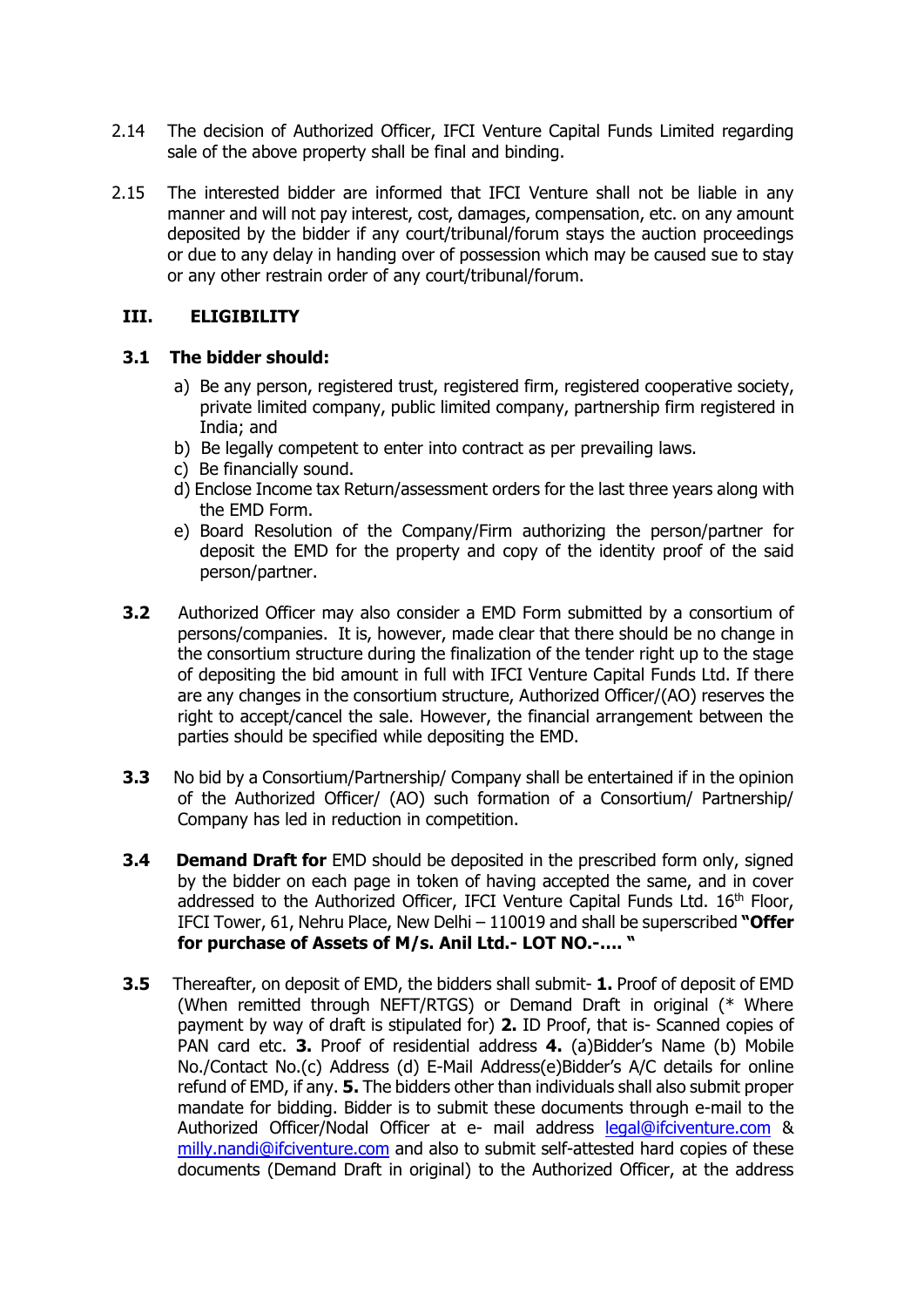mentioned hereinabove in the envelope super scribing as 'Bid in the A/C 'M/s. Anil Ltd.' Only those bidders having proof of payment of EMD through NEFT/RTGS/\*Demand Draft (\* Where payment by way of draft is stipulated for) shall be eligible to participate in the E-auction.

**3.6** In the event of IFCI Venture's office remaining closed on the day of e-auction for any unforeseen reason, the e-auction shall be conducted on next working day of IFCI Venture Capital Funds Ltd. The same shall be duly intimated by IFCI Venture's at its website viz. [www.ifciventure.com](http://www.ifciventure.com/) 

# **IV. INSPECTION:**

- 4.1 The parties interested may inspect the property with prior intimation/permission of the Authorized officer**.** This publication is also statutory notice to the Borrower/Mortgagor/Guarantors.
- 4.2 The bidder (s) should thoroughly satisfy themselves about the nature, conditions and quality of the assets. IFCI Venture Capital Funds Ltd. gives no guarantee or warranty as to the conditions of the assets/material or/its quality of fitness for any specific purpose or use. It should be clearly understood that no claim/complaint about the quality/conditions/fitness for use will be entertained by IFCI Venture Capital Funds Ltd/Authorized Officers/Secured Creditors.

## **V. EARNEST MONEY DEPOSIT:**

- 5.1 EMD has to be paid by way of DD/ Pay Order on any Nationalized/Scheduled bank in favour of IFCI Venture Capital Funds Ltd. and payable at New Delhi through NEFT/RTGS by 22.02.2022 upto 3.00 -p.m. to the following Bank Name- IDBI Bank, Current Account No.- 0901102000038377, Beneficiary Name- IFCI Venture Capital Funds Limited, IFSC- IBKL0000901, Branch Address- Kalkaji, New Delhi. No interest will be payable on the Earnest Money Deposit.
- 5.2 Earnest Money in any other form, for example, cheque (including cheque made "good for payment"), Bank Guarantee, Bid Bonds, Call Deposit etc. will not be acceptable to IFCI Venture Capital Funds Ltd..
- 5.3 In case the bid is accepted as per the payment terms stipulated in the Terms and Conditions, the Earnest Money deposited by the successful bidder against accepted bid shall be adjusted towards payment of 25% of the amount of sale price to be paid as mentioned above on acceptance of the offer by the Authorized Officer, failing which the EMD shall be forfeited. The balance 75% of sale price is payable on or before the 15<sup>th</sup> day of issue of letter confirming the highest bid (Letter of Acceptance). If the  $15<sup>th</sup>$  day falls on a Sunday or a holiday, the balance 75% may be deposited on the next working day. In case of failure to deposit the balance amount within the prescribed period mentioned above, the amount deposited shall be forfeited. The Authorized Officer/(AO) reserves the right to accept or reject any or all the bids or to adjourn, postpone or cancel the auction sale without assigning any reason thereof. No interest on refunds shall be payable by the Authorized Officer/IFCI/Secured Creditors.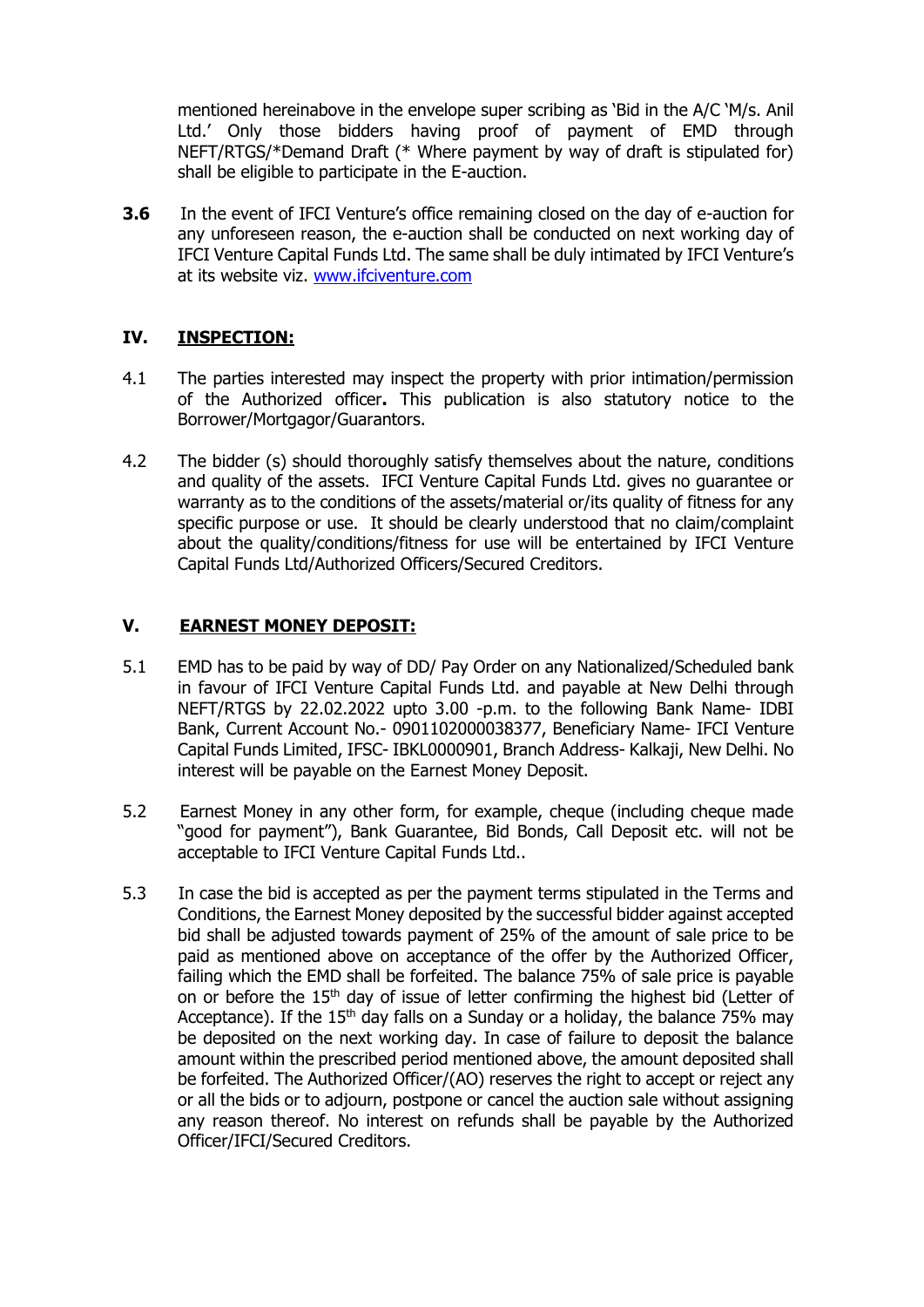# **VI. MODE OF SUBMISSION OF BIDDER/BID:**

- 6.1 EMD must be deposited along with the prescribed form and enclosures, signed by the bidder having accepted the terms of sale. The EMD must be submitted by the appointed date and time.
- 6.2 EMD should be deposited with the Authorized Officer, IFCI Venture Capital Funds Ltd., along a demand draft of Rs.1000/- in case the tender documents has been downloaded from the IFCI Venture's web-site.

# **VII PAYMENT SCHEDULE:**

- 7.1 The EMD of the successful bidder shall be retained towards part sale consideration and the EMD of unsuccessful bidder shall be refunded within 15 working days without any interest. The EMD shall bear no interest. The successful bidder shall be required to deposit 25% of the sale price (less EMD) by way of demand draft favoring IFCI Venture Capital Funds Ltd. payable at New Delhi or through RTGS (RTGS details can be obtained from IFCI Venture's office) on same day or within the extended time upto 1500 hrs. on next day or any other day if allowed by the Authorized Officer.
- 7.2 The successful bidder shall deposit the balance 75% of the sale proceeds on or before the  $15<sup>th</sup>$  day of the confirmation of sale or within such extended period as agreed upon in writing by and solely at the discretion of the Authorized officer. In case of default by the successful bidder, the amount already deposited will be forfeited and the property will be put to re-auction and such bidder shall have no claim/right in respect of property/amount.

# **VIII DEFAULT IN PAYMENT BY PURCHASER**

- 8.1In case payment is delayed by the purchaser due to some factors beyond his control, the Authorized Officer/ (AO) at its sole discretion may accept payment beyond the permissible period of 315 days from the date of "Letter of Acceptance".
- 8.2 However in case the balance purchase consideration along with the due interest is not paid within the extended period as may be prescribed, the sale of the respective asset will be automatically cancelled and the Earnest Money Deposit of the successful bidder and other money deposited till date will automatically stand forfeited.
- 8.3 It is to be clarified that the extension of time period for making the payment as mentioned above is absolutely the discretion of the Authorized Officer and the purchaser cannot claim it as a matter of right. It is the absolute discretion of the Authorized Officer, not to grant any extension to the purchaser for making payment, beyond the prescribed period of 15 days, even if the purchaser is ready to pay the balance sale consideration along with the interest for the delayed period.

# **IX STAMP DUTY, REGISTRATION CHARGES, SALES TAX, EXCISE DUTIES, LEVIES ETC.:**

All taxes/stamp duties and registration charges, etc. as applicable and related to the offered property shall be paid by the purchaser.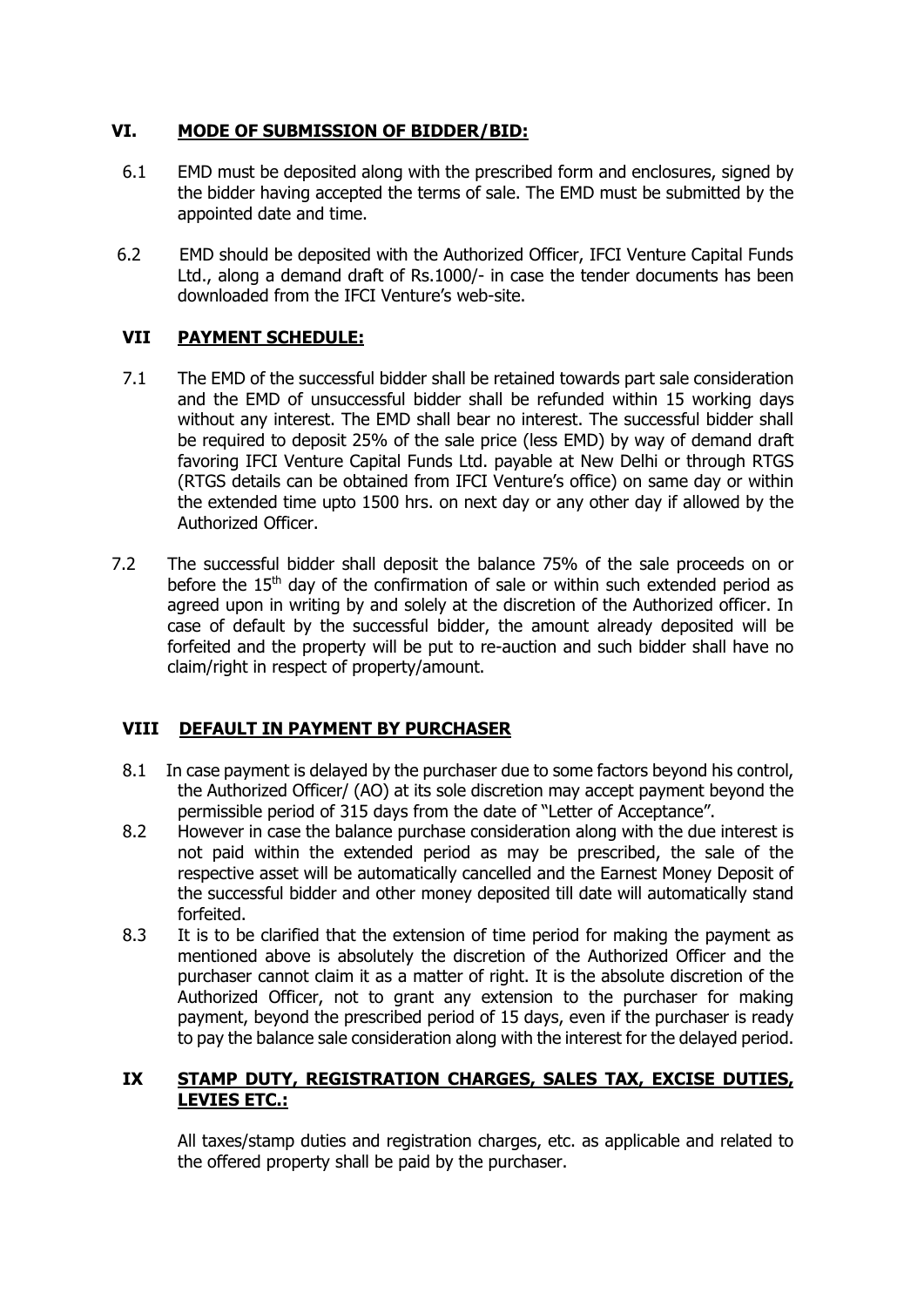## **X DELIVERY PERIOD/ POSSESSION:**

After receipt of full and final payment of sale consideration of the assets, IFCI Venture will issue "Certificate of Sale" as provided under the Rules to SRFA&ESI Act, 2002, in favour of the purchaser and the purchaser will take all necessary steps to take over the possession of the assets immediately.

# **XI TERMINATION / BREACH OF CONTRACT**

 In the event of non-fulfillment of the terms and conditions of the bid and matters related thereto, by the bidder, Authorized Officer of IFCI Venture shall cancel the contract with immediate effect, in which case, the EMD along with any amount paid shall stand forfeited.

# **XII FORCE MAJEURE:**

 Authorized Officer shall not be liable for any failure or delay in performance due to any cause beyond their control including fires, floods, strikes, go-slow, lock-out, closure, pestilence, dissilience, dislocation of normal working conditions, war, riots, epidemics, political upheavals, Governments actions, civil commotion, breakdown of machinery, shortage of labour acts, demand or otherwise or any other cause or conditions beyond the control of aforesaid causes or not and the existence of such cause or consequence may operate at the sole discretion of IFCI Venture Capital Funds Ltd. to extend the time of performance on the part of IFCI Venture Capital Funds Ltd. by such period as may be necessary to enable IFCI Venture Capital Funds Ltd. to effect performance after the cause of delays will have ceased to exist. The provisions aforesaid shall not be limited or abrogated by any other terms of the contract whether printed or written.

## **XIII GENERAL INFORMATION:**

- 13.1 It should be noted by the tenderer (s) that by entering this contract, Authorized Officer/IFCI Venture/(AO) is not precluded from entering into similar contracts with anyone else of their choice at any time during the subsistence of this contract.
- 13.2 Authorized Officer/IFCI Venture/(AO) shall have the right to issue addendum to tender document to clarify, amend, modify, supplement, or delete any of the conditions clauses or items stated therein through notification on IFCI Venture's official website. Each addendum so issued shall form a part of original invitation to tender.
- 13.3 In case offer is not accepted, the bidder shall not be entitled to claim any cost, charges, expenses incidental to or incurred by the bidder through or in connection with the submission of the offer even though IFCI Venture Capital Funds Ltd./(AO) may elect to withdraw the invitation for bids. Should all invitation for bid(s) be withdrawn or cancelled by IFCI Venture Capital Funds Ltd./(AO) for which IFCI Venture Capital Funds Ltd./(AO) shall have the right to do so at any time, the Earnest Money paid by the bidders will be refunded to them in due course, without interest.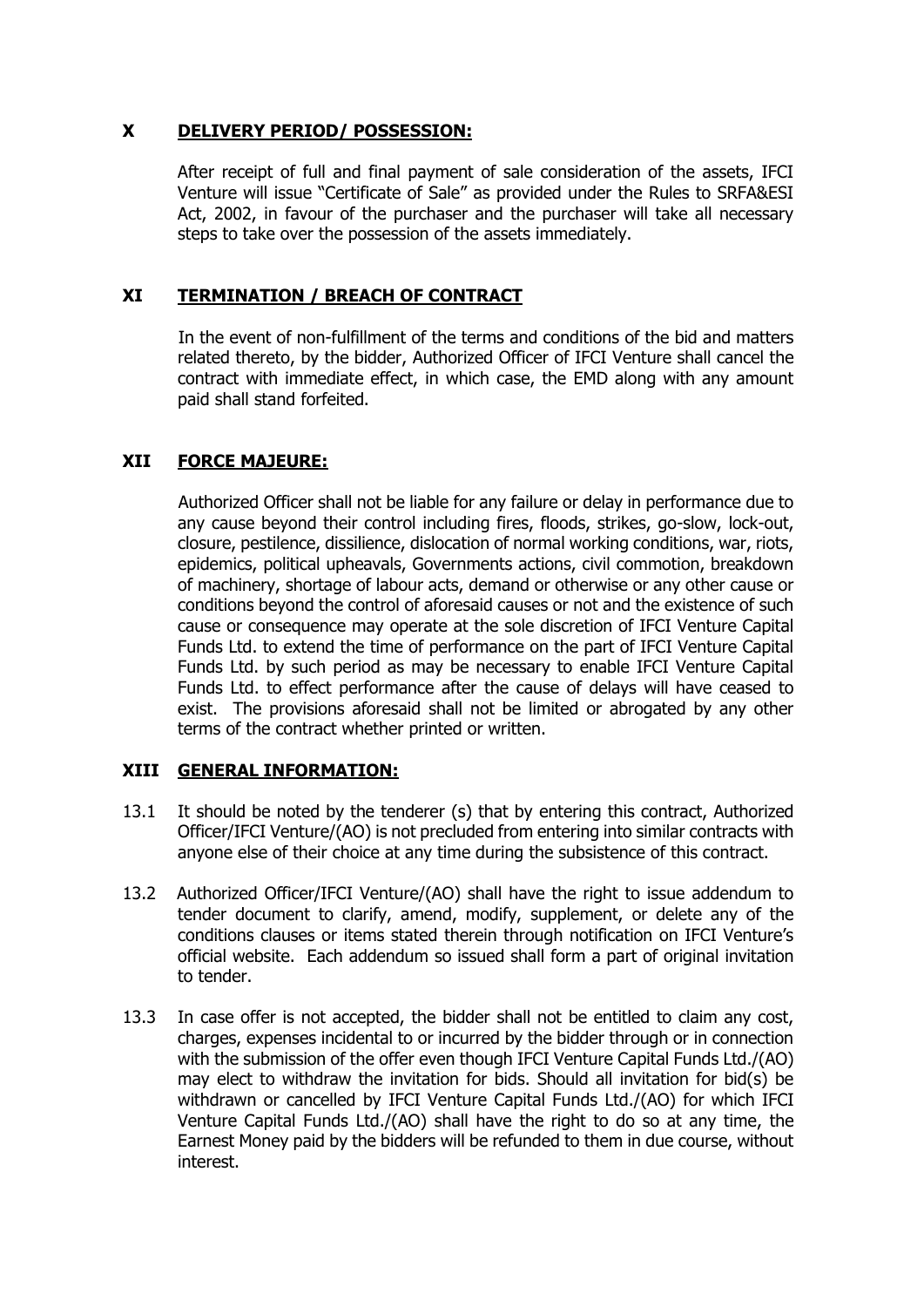- 13.4 The bidder shall bear all the cost associated with the participation in e-auction. IFCI Venture Capital Funds Ltd./(AO)/Authorized Officer will not, in any case, be responsible or liable for any such costs regardless of the conduct or outcome of the tender process.
- 13.6 The Authorized Officer reserves the right to reject any or all the bids without assigning any reason thereof.
- 13.7 The deposit of EMD means and implies that the bidder has unconditionally agreed to and accepted all the terms and conditions of the tender.
- 13.8 Intending bidder (s) may obtain any clarification from the Authorized Officer, required depositing EMD/participation in e-auction. Submission of EMD implies, the bidder (s) has/have obtained all the clarifications required.
- 13.9 The decision of the IFCI Venture Capital Funds Ltd./(AO)/Authorized officer in the matter, arising out of this sale, shall be final in regard to all matters relating to the sale.
- 13.10 All suits or proceedings relating to any dispute or claim arising out of or in course of performance of this contract shall be filed in appropriate Court having jurisdiction in New Delhi.
- 13.11 Bidder should state whether he/she is a relative of any Director(s) of IFCI Venture Capital Funds Ltd. or bidder is a firm in which Director(s) or his relative of IFCI Venture Capital Funds Ltd. is a partner or bidder is a company in which Director of IFCI Venture Capital Funds Ltd. or his relatives are member(s) or Director(s).
- 13.12 Bidder (s) must ensure the following while submitting the tender:
	- A. That the EMD should be deposited alongwith duly filled in form enclosed at annexure-ii.
	- B. Copy of the pan card of the person bidding and if it is a company/firm then copy of the pan card of company/firm.
	- C. Copy of certificate of incorporation of the company/firm
	- D. Board Resolution of the company/firm authorizing the person/partner to filed alongwith the emd/form bid for the asset and copy of the identity proof of the said person/partner.
	- E. EMD form is duly signed by the bidder before submitting the EMD and documents submitted shall be duly self-attested.
	- F. All alteration, erases, deletions and over writing, if any, in the schedule are duly authenticated by the bidder's signature.

Authorised Officer IFCI Venture Capital Funds Ltd. Secured Creditor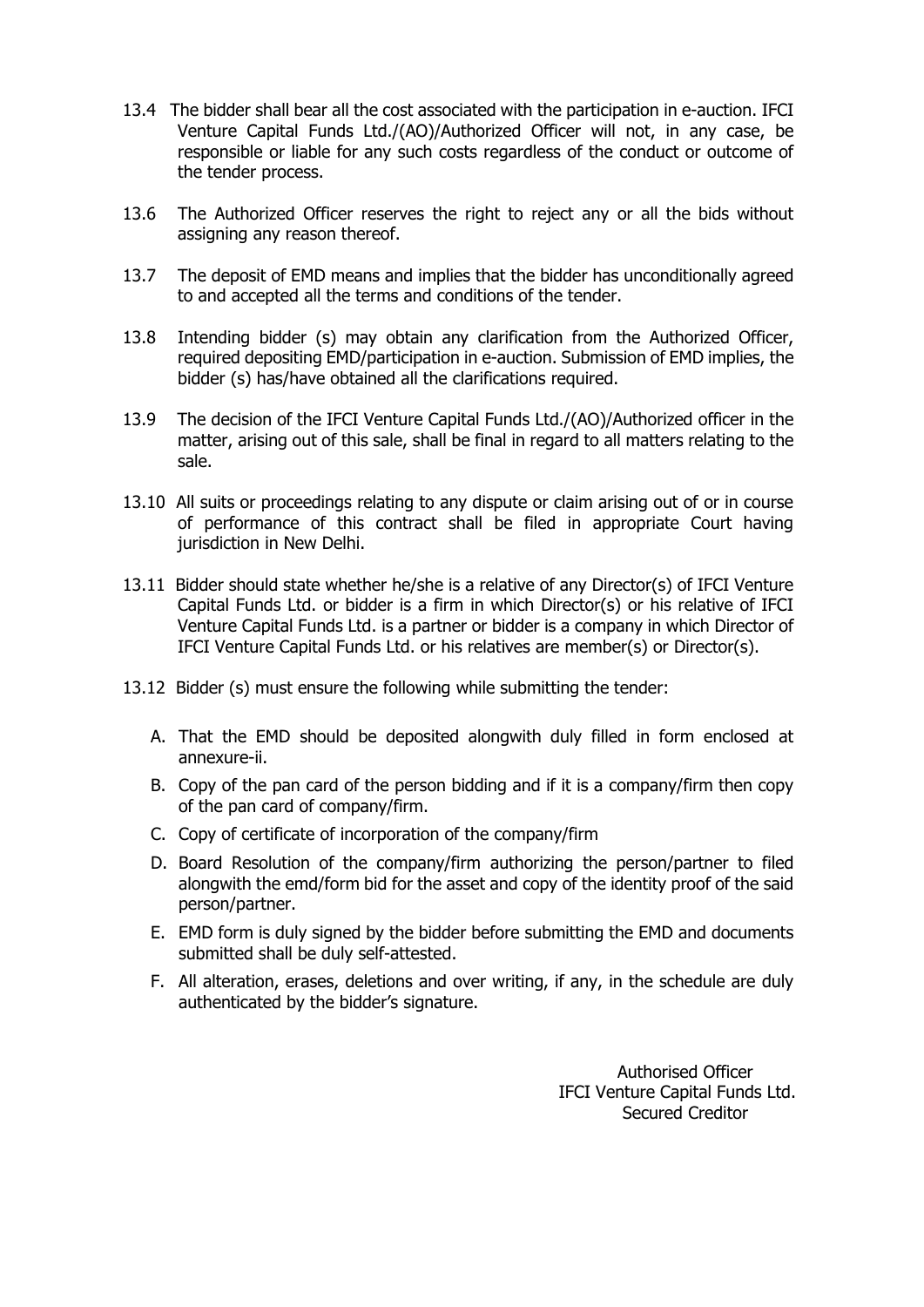# **ANNEXURE – I**

### **M/S. ANIL LTD. (MORTGAGOR) UNDER LIQUIDATION- DESCRIPTION OF IMMOVEABLE PROPERTY**

**Lot No.1:** Situated at Village Paldi, Tehsil Savli and District Vadodara, in the state of Gujarat in the name of M/s Anil Ltd (Mortgagor). Details are as under:-

| <b>Survey No.</b>    | Area in SQ.<br>Mtr | <b>Reserve Price</b><br>(In Rupees) | <b>EMD</b><br>(In Rupees) | <b>Auction Date</b><br>& Time |
|----------------------|--------------------|-------------------------------------|---------------------------|-------------------------------|
| 110/A<br>110/B, 111, |                    |                                     | 1,18,07,190/-             | 23/02/2022<br>11:00 AM To     |
| 112, 113             | 1,31,191           | 11,80,71,900/-                      |                           | 12:00 PM                      |

**Lot No. 2:** Situated at Village Paldi, Tehsil Savli and District Vadodara, in the state of Gujarat in the name of M/s Anil Ltd (Mortgagor)

| <b>Survey No.</b> | Area in SQ. | <b>Reserve Price</b> | <b>EMD</b>  | <b>Auction Date</b>                   |
|-------------------|-------------|----------------------|-------------|---------------------------------------|
|                   | Mtr.        | (In Rupees)          | (In Rupees) | & Time                                |
| 116/P             | 69,809      | $6,28,28,100$ -      | 62,82,810/- | 23/02/2022<br>14:00 PM To<br>15:00 PM |

together with the plant and machinery attached to the earth or permanently fastened to anything attached to the earth, fixture and fittings erected/ installed or to be erected/installed thereon and every part thereof bearing survey nos. detailed above.

**Note- Parties shall specify the LOT No. for which bid is being submitted. In case, parties intended to bid for both Lot NO.1 and Lot No. 2 then separate bid and tender document shall be submitted for each lot along with other requisite documents as per terms of tender.**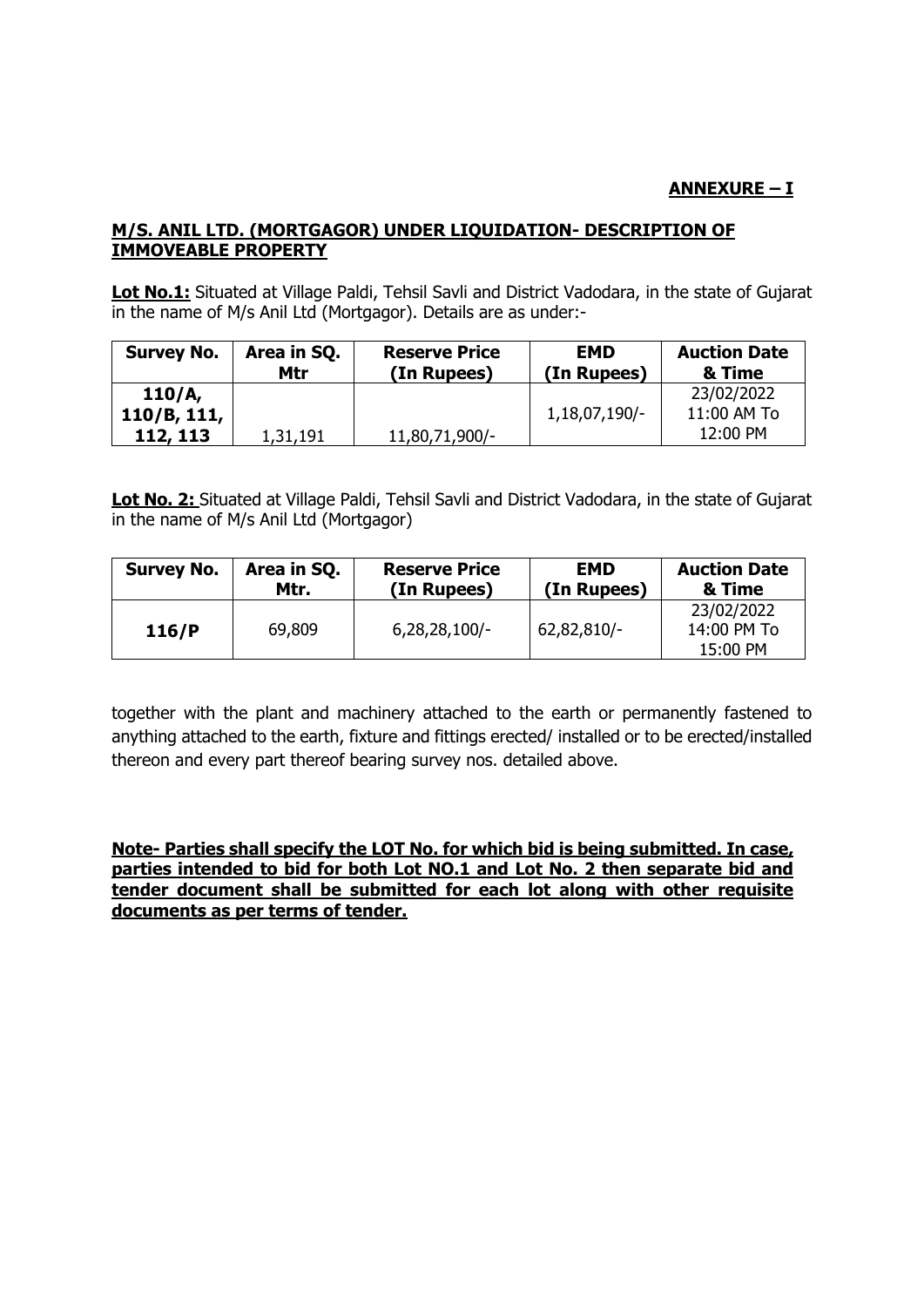#### **ANNEXURE-II**

The Authorized Officer, IFCI Venture Capital Funds Ltd., IFCI Tower (16<sup>th</sup> Floor), 61, Nehru Place, New Delhi – 110019

### **E-AUCTION OF IMMOVEABLE ASSETS OF M/S. ANIL LTD., FORM FOR DEPOSIT OF EMD**

- 1. Name(s) of Bidder (in Capital) \*:
- 2. Father's/Husband's Name/ \*:

Proprietor/Partner/Director

- 3. Postal Address of the bidder\*:
- 4. Phone No/ Mob.No:

E-mail ID : PAN No :

- 5. Date of submission of bid:
- 6. Property detail in brief (Lot No.):
- 7. EMD Remittance detail:

| <b>Demand Draft</b><br>NO./UTR NO. of<br><b>NEFT/RTGS</b> | Date of<br><b>DD/Payment Date</b> | <b>Amount</b> | Name of the Bank/ Branch |
|-----------------------------------------------------------|-----------------------------------|---------------|--------------------------|
|                                                           |                                   |               |                          |

8. Preferred mode for refund of EMD Amount:

- (i) By Speed Post on the address given in Sl.No. 3:
	- Or
- (ii) By Regd Post on the address given in Sl.No.3:
- **Contact Contact Contact Contact Contact Contact Contact Contact Contact Contact Contact Contact Contact Contact Contact Contact Contact Contact Contact Contact Contact Contact Contact Contact Contact Contact Contact Conta**

 $\_$  ,  $\_$  ,  $\_$  ,  $\_$  ,  $\_$  ,  $\_$  ,  $\_$  ,  $\_$  ,  $\_$  ,  $\_$  ,  $\_$  ,  $\_$  ,  $\_$  ,  $\_$  ,  $\_$  ,  $\_$  ,  $\_$  ,  $\_$  ,  $\_$ 

 $\_$  ,  $\_$  ,  $\_$  ,  $\_$  ,  $\_$  ,  $\_$  ,  $\_$  ,  $\_$  ,  $\_$  ,  $\_$  ,  $\_$  ,  $\_$  ,  $\_$  ,  $\_$  ,  $\_$  ,  $\_$  ,  $\_$  ,  $\_$  ,  $\_$ 

(iii) By hand after submitting the original ID Proof of the photocopy sent with the Auction Form:

For the return of EMD, the bidder will write one of the above three

Option given at 8 (i) to (iii)

Contd….

I declare that I have read and understood all the general and technical terms and conditions of E-Auction and shall abide by them.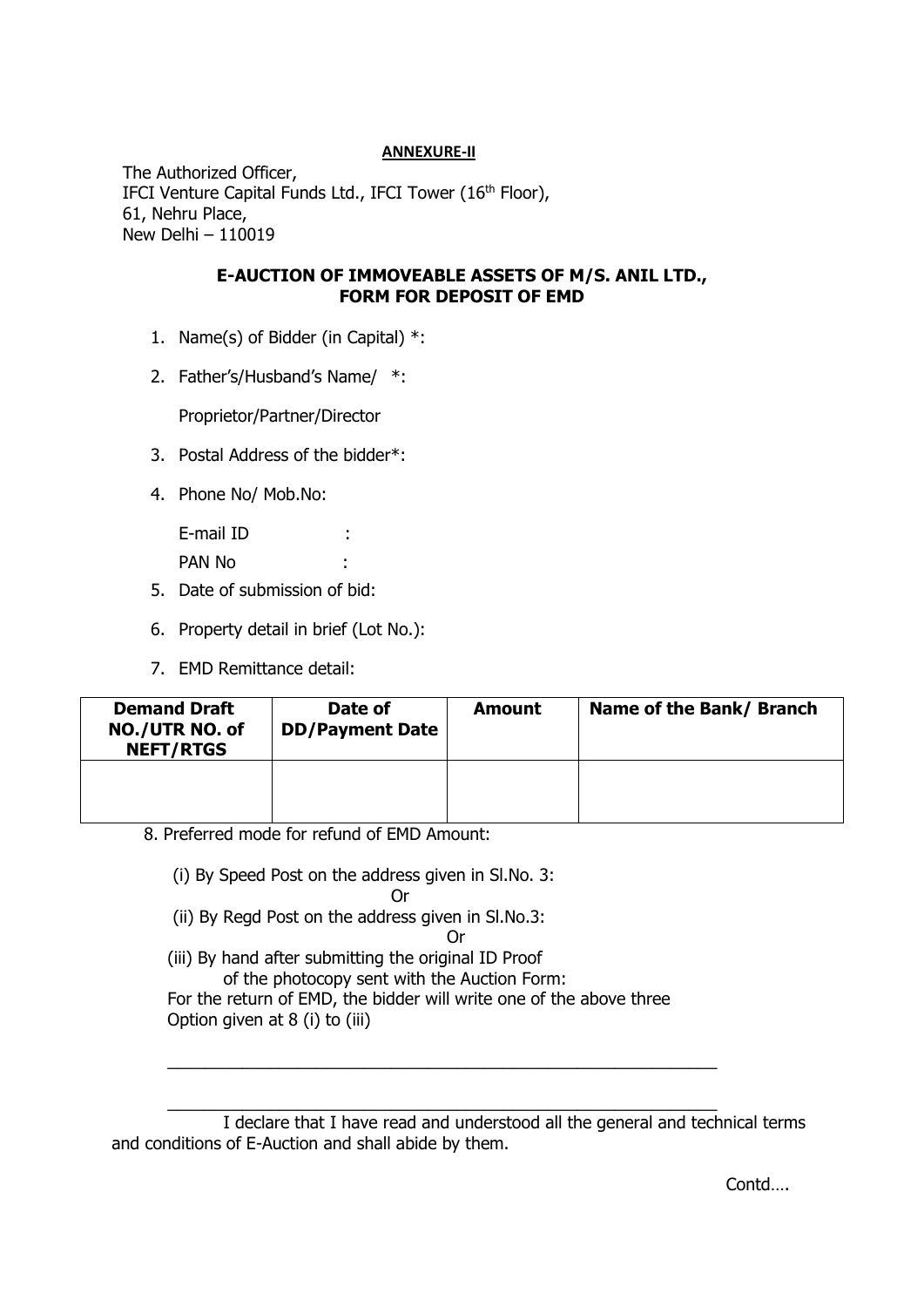$: 2 :$ 

### **Certified that :-**

- (i) In case my/our bid is accepted and if I/we failed to pay the amount in the manner to be specified by IFCI Venture Capital Funds Ltd. in the "Letter of Acceptance", the amount of Earnest Money Deposit and any further installments paid by us under this offer shall stand absolutely forfeited by IFCI Venture Capital Funds Ltd.
- (ii) I/We agree to abide by the decision of Authorized Officer/(AO)/IFCI Venture Capital Funds Ltd., New Delhi.
- (iii) I/We have read and understood terms and condition of the bid and hereby unequivocally and unconditionally accepted the same.
- (iv) I/We have inspected the material at the site for which bid is being submitted.
- 9. I/We hereby declare that the information stated hereinabove is complete and absolutely correct and any error or omission therein, accidental or otherwise, will be sufficient justification for the Authority to reject my/our tender and/or to cancel the award of sale.

(Signature of the bidder)

- Encls: (i) Passport size Photo
	- (ii) Proof of Identification
	- (iii) Copy of PAN Card
	- (iv) Copy of Board Resolution, if applicable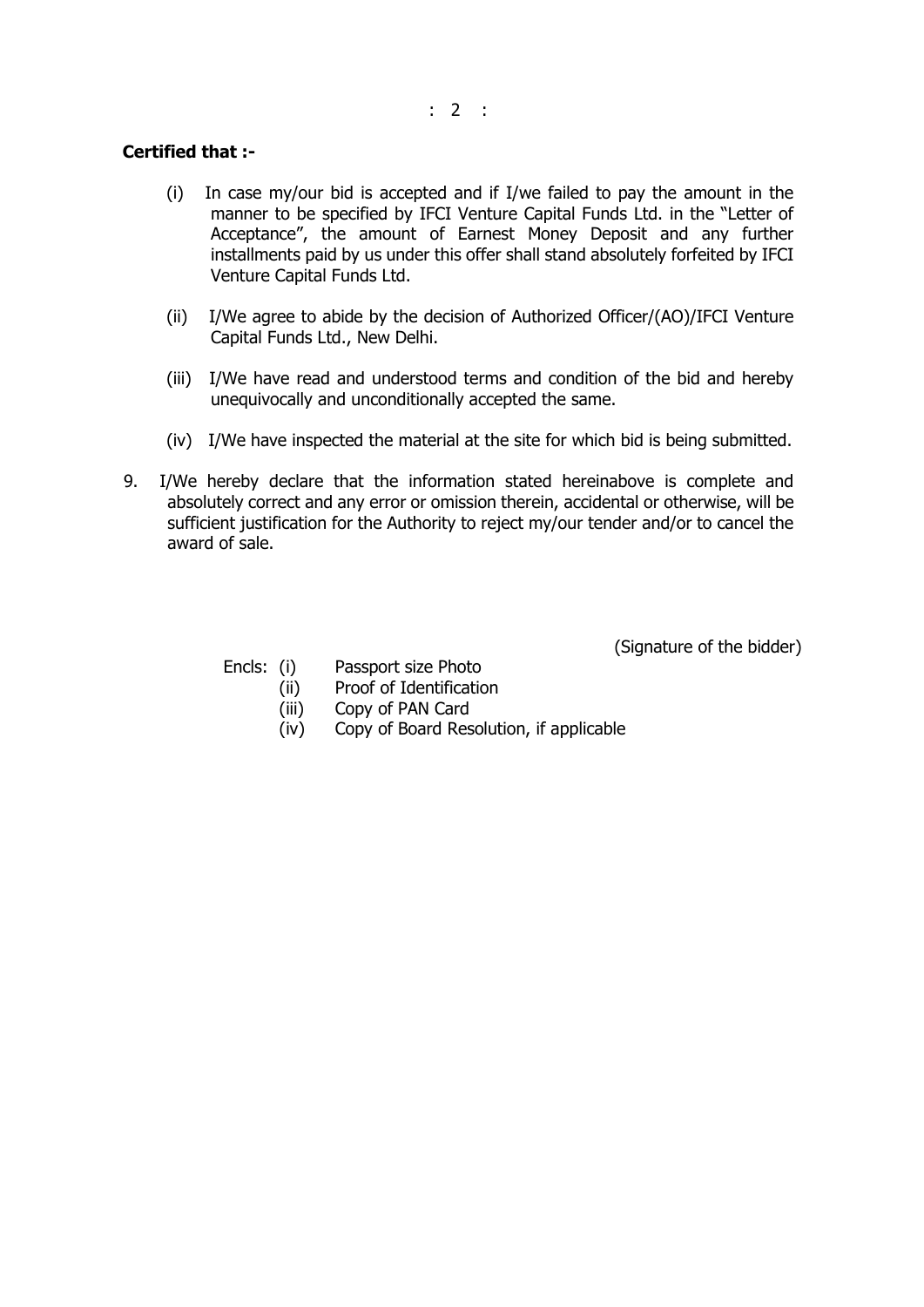# **ANNEXURE – III**

## **Letter of Application & Intent**

(Letter head of the applicant including full Postal Address, Telephone No., Fax No./ Telex, E-mail / Cable Address)

TENDER FORM NO.\_\_\_\_\_\_\_\_\_\_\_

Date:

To, Authorized Officer, IFCI Venture Capital Funds Ltd. IFCI Tower (16<sup>th</sup> Floor), 61, Nehru Place, **New Delhi – 110019.**

Sir,

## **Re: Bid for purchase of Land of M/s. Anil Ltd. in Lot No……………situated at Survey No.s …………………………………., Village Paldi, Tehsil Savli And District Vadodara, In The State Of Gujarat In The Name of M/s Anil Ltd (Mortgagor) together with all buildings, structures constructed thereon.**

I/We\_\_\_\_\_\_\_\_\_\_\_\_\_\_\_\_\_\_\_\_\_\_\_\_\_\_\_\_\_\_\_\_\_\_\_\_\_\_\_\_\_\_\_\_(Applicant)/ (or) being duly authorized to represent and act for and on behalf of (herein the Applicant), and having studied and fully understood all the information provided in the tender document, the undersigned hereby apply

as a tender or for the purchase of the above-said property.

- 1. According to the terms and conditions as set out in the Tender Document Bid is given in Annexure along with the attachments, duly filled and signed on each page. The same together with demand draft / pay order towards EMD are put in an envelope super scribed with **"Offer for purchase of Assets of M/s. Anil Ltd. in Lot No…….,"**
- 2. IFCI Venture Capital Funds Ltd. / its Authorized Officer is hereby authorized to conduct any inquiry/ investigation to verify the statements, documents and information submitted in connection with the application and to seek clarification from our bankers regarding any financial aspects.
- 3. IFCI Venture Capital Funds Ltd. /Authorized Officer may contact the following persons for any further information

| Name of the Person/s: |           |
|-----------------------|-----------|
| <b>Address</b>        |           |
| Phone No.             | Email Id: |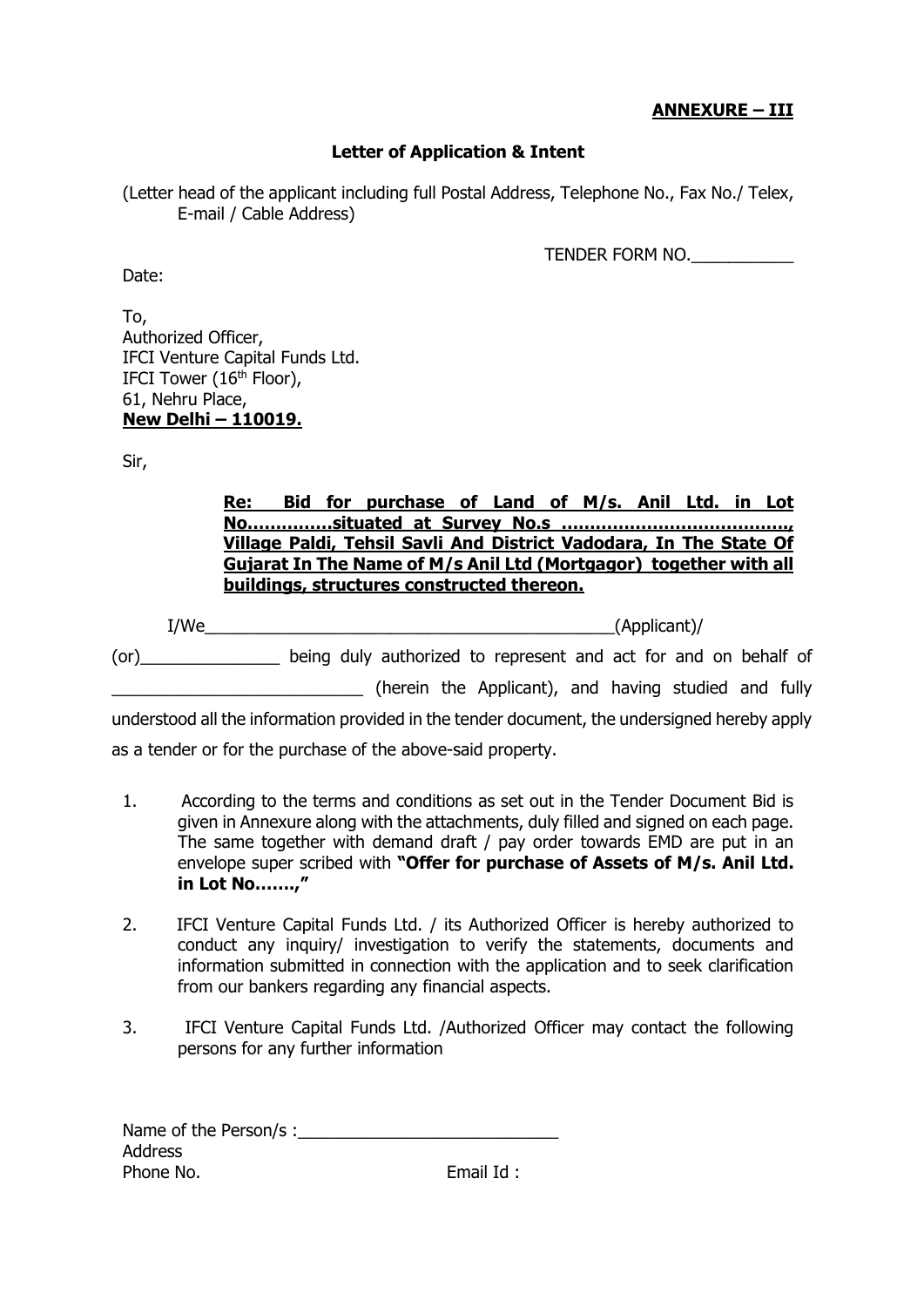- 4. This application is made with full understanding that :
	- a) Tenders/Bids will be subject to verification of all information submitted at the time of tendering.
	- b) The Authorized Officer/IFCI Venture Capital Funds Ltd./(AO) reserves the right to reject or accept any Tender, cancel the tendering process, and/or reject all Tenders.
	- c) The Authorized Officer/IFCI Venture Capital Funds Ltd. shall not be liable for any of the above actions and shall be under no obligation to inform the applicant of the same.
- 5. I/We, the undersigned declare the statements made, and the information provided in the duly completed application forms enclosed, are complete, true and correct in every detail.
- 6. I/We have read the terms and conditions of the offer detailed in Tender document and are willing to abide by them unconditionally.

Name\_\_\_\_\_\_\_\_\_\_\_\_\_ Name\_\_\_\_\_\_\_\_\_\_\_\_\_\_\_\_\_\_

For and on behalf of For and on behalf of

\_\_\_\_\_\_\_\_\_\_\_\_\_\_\_\_ \_\_\_\_\_\_\_\_\_\_\_\_\_\_\_\_\_\_\_\_\_\_\_ (Name of Applicant) (Name of Applicant)

- 7. Enclosures:
	- i. Tender /Bid Annexure II.
	- ii. Documents pertaining to information given in the tender.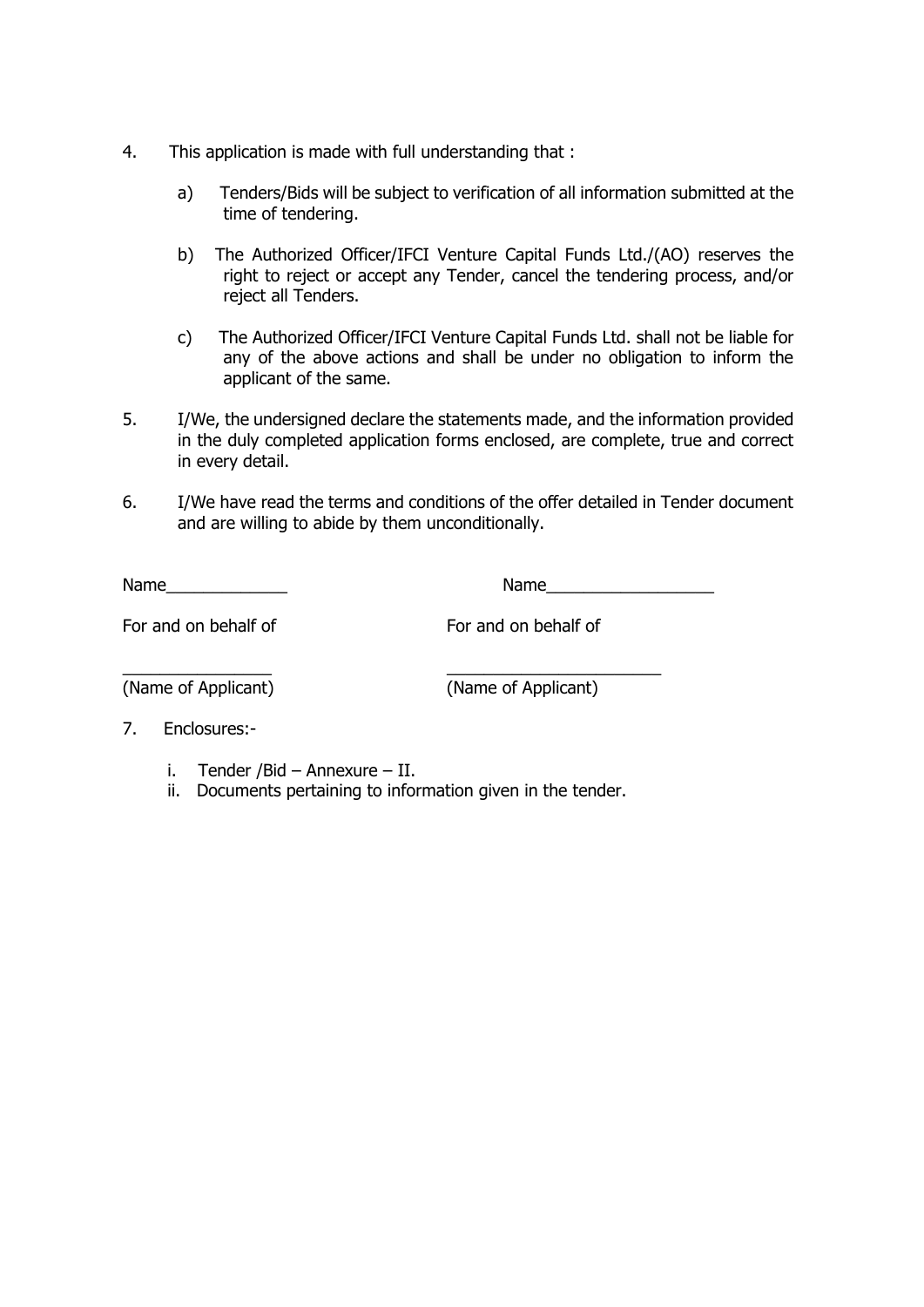### **GUIDELINES FOR TENDERERS**

- A. The Tenderers/Bidders prior to submitting their Tender for the assets are expected to visit and examine the assets at site and related documents and surroundings at their expenses as the land and building is being offered for sale on "AS IS WHERE IS AND AS IS WHAT IS WHATEVER THERE IS BASIS". They should ascertain on their own responsibility all information, technical data, market study etc. including actual conditions, existing services, statutory and other liabilities etc.
- B. It shall be presumed that all these factors were accounted for by the Tenderer while quoting their tender. The tenderer shall be deemed to have full knowledge of the assets, whether he inspects it or not.
- C. Any information about the property can be obtained from Authorised Officer, Ms. Milly Nandi (Mob. 8826357014, 9817607943, 9811506343, 011-41732579, 011- 41732523 and 011-41732593) or contact IFCI Venture Capital Funds Ltd at IFCI Tower, 61, Nehru Place, New Delhi-110019.
- D. The assets may have certain outstanding liabilities which are to be met by the purchaser and which will be over and above the purchase consideration. The prospective purchaser may carry out due-diligence in respect of likely liabilities pertaining to the assets before submitting the tender. It may be noted that the purchaser will be responsible for meeting these liabilities, if arise, and Secured Creditors will not be liable to meet any such liabilities whatsoever.
- E. The cost of the Tender Document is Rs.1,000/- (Rupees one thousand only) and is non-refundable. The payment shall be made by Demand Draft/pay order drawn on a Nationalized/Scheduled Bank in favour of IFCI Venture Capital Funds Ltd., payable at New Delhi. Prospective Tenderers/ Bidders can also download the Tender Document from the web site of IFCI Venture Capital Funds Ltd. [www.ifciventure.com.](http://www.ifciventure.com/) Interested parties who download the document from website must inform Authorized Officer of the same so that any changes or modifications in the Tender Document can be intimated to them. Those who download the tender documents from the IFCI Venture's web-site are required to deposit a demand draft of Rs.1000/- at the time of submitting the tender.
- F. Completed EMD Form may be deposited with the Authorized Officer at IFCI Venture Capital Funds Ltd., IFCI Tower, 61-Nehru Place, New Delhi, 110019 by latest by 22.02.2022 upto 15.00 hrs and submitted over email on [legal@ifciventure.com](mailto:legal@ifciventure.com) and [milly.nandi@ifciventure.com.](mailto:milly.nandi@ifciventure.com)
- G. EMD should deposited in the prescribed format along with all enclosure mentioned therein.

### **QUALIFICATION CRITERIA:**

- EMD/Bid of only those bidders who submit the following will be considered for evaluation:
	- a. With complete particulars, in the prescribed format.
	- b. Earnest money deposit as specified in the documents paid only through Demand Draft/pay order only.